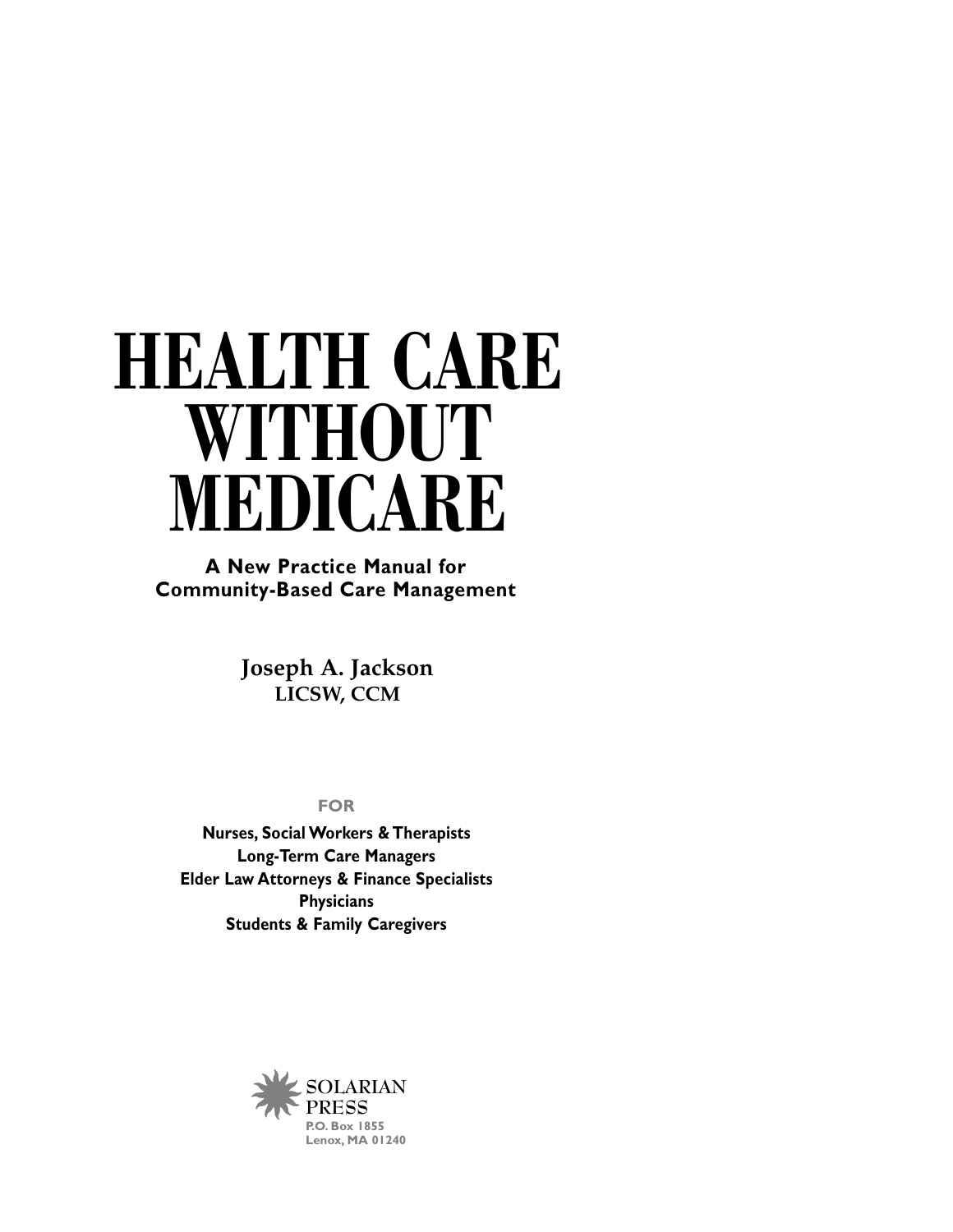## Copyright ©2000 by Joseph A. Jackson.

All rights reserved. No part of this book may be reproduced or transmitted in any form or by any means, electronic or mechanical, including photocopying, recording or by any information storage and retrieval system without permission in writing from the author.

> Solarian Press P.O. Box 1855 Lenox, MA 01240

## Library of Congress Card Number: 00-191374

Jackson, Joseph A.

Health care without medicare: a new practice manual for community-based care management/Joseph A. Jackson.

ISBN 0-9702208-0-4

1. Community Health Services—United States. 2. Health Self-Care—United States 3. Social Services—United States. I. Title

*Typesetting and Design by Dianne Cooper Bridges Cover Design by Octavo Designs and Dianne Cooper Bridges*

Printed in the United States of America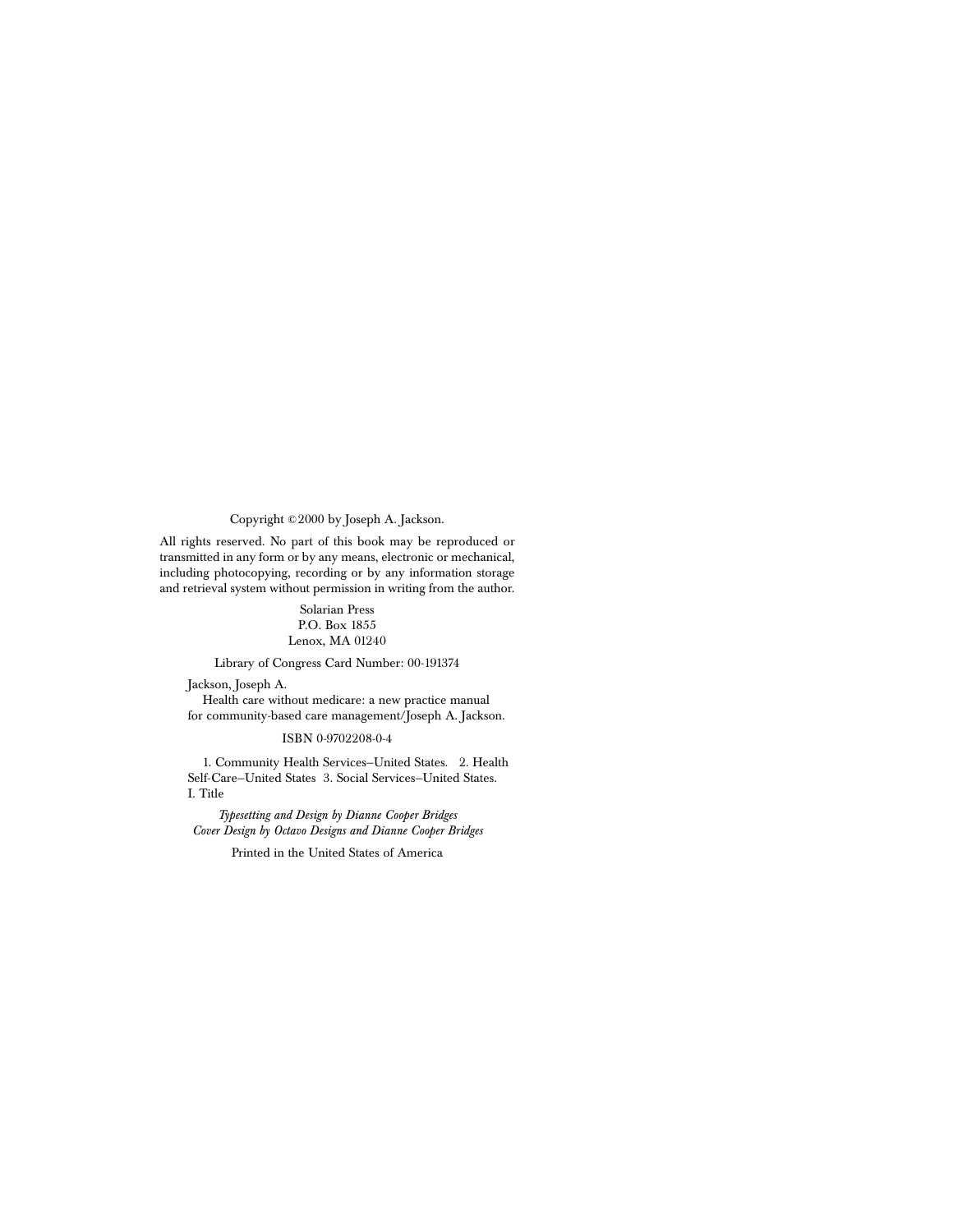## Table of Contents

| <b>CHAPTER I</b><br>The Fundamentals of Community LifeCare Planning  I<br><b>Medical Care Planning</b><br>Socio-Interactive Concerns<br>Personal Issues<br><b>Environmental Resources</b><br><b>CHAPTER 2</b>                           |
|-----------------------------------------------------------------------------------------------------------------------------------------------------------------------------------------------------------------------------------------|
| A Brief History of Health Care<br>Home Health Care<br>Case Management<br>Discharge Planning<br>Disease Management<br>The Care Manager's Fit<br>Jackie Birmingham, RN, MS, CMAC - Contributor                                            |
| <b>CHAPTER 3</b><br>The Assessment $\ldots \ldots \ldots \ldots \ldots \ldots \ldots \ldots \ldots \ldots \ldots \ldots 37$<br>Role Clarification<br><b>Information Gathering</b><br><b>Resource Evaluation</b><br>CareNeeds Assessment |
| <b>CHAPTER 4</b><br>Counseling for Care Managers  55<br>Adjustment-to-Loss Counseling<br>Depression<br><b>Client Engagement</b>                                                                                                         |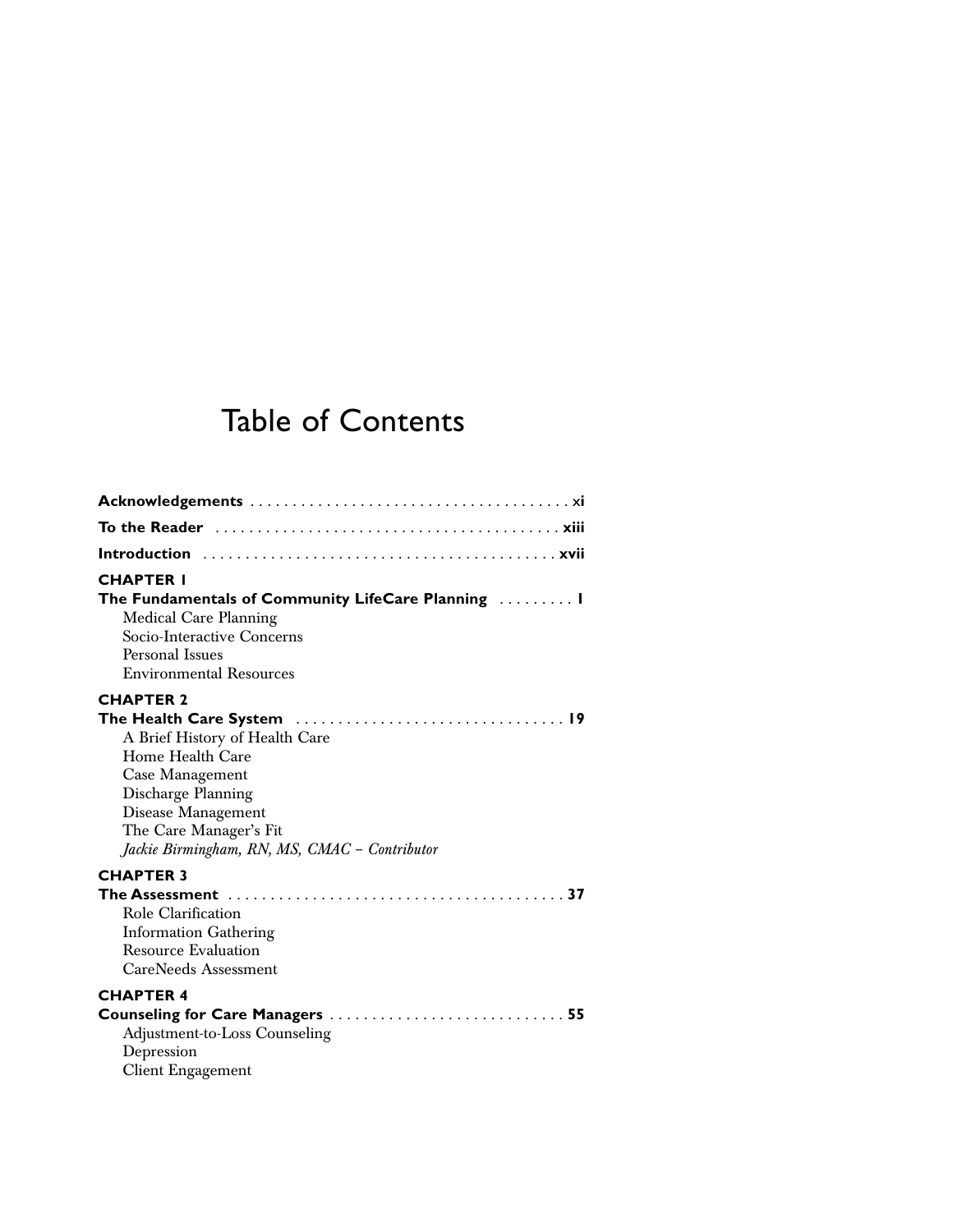## **CHAPTER 5**

| Primary Care in the Home                                |
|---------------------------------------------------------|
| End-of-Life Care                                        |
| <b>Chronic Illness</b>                                  |
| Dr. David N. Hornick, MD, Dr. Roberta Miller, MD, and   |
| Debra A. Jarck, ACNP - Contributors                     |
| <b>CHAPTER 6</b>                                        |
|                                                         |
| Deciding on Alternatives                                |
| <b>Housing Options</b>                                  |
| Family Care Options                                     |
| <b>CHAPTER 7</b>                                        |
| Community Care Planning Resources  133                  |
| <b>Resource Access</b>                                  |
| The Community Resource Spectrum                         |
| CLCP in a Community Health Center                       |
|                                                         |
| <b>CHAPTER 8</b>                                        |
| Estate Planning for Care Managers  161                  |
| Goals and Strategies of Estate Planning                 |
| <b>Estate-Planning Options</b>                          |
| Guardianship                                            |
| <b>Insurance Advocacy</b>                               |
| Glossary of Terms                                       |
| Louis W. Pierro, Esq. - Contributor                     |
| <b>CHAPTER 9</b>                                        |
| Financial Planning for Care Managers  187               |
| <b>Retirement Income</b>                                |
| Personal Assets                                         |
| <b>Retirement Plans</b>                                 |
| Enrique J. Alvarez, MSFS, CLU, ChFC - Contributor       |
|                                                         |
|                                                         |
| <b>CHAPTER 10</b>                                       |
| The Community LifeCare Planning Alliance  205           |
| Principles of the Alliance                              |
| <b>Communication Techniques</b><br>The Alliance's Value |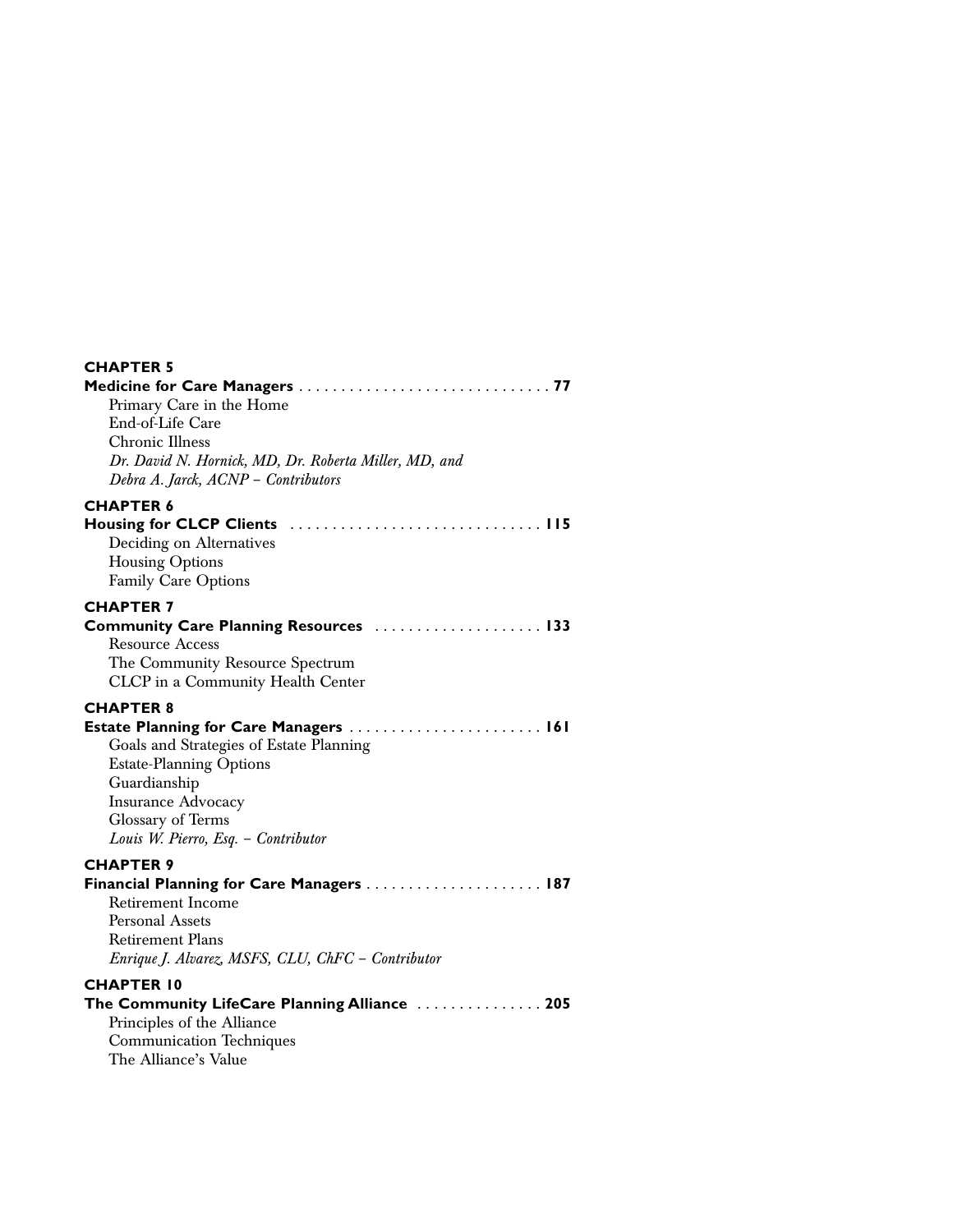## **CHAPTER 11 The Private Market Response to CLCP** . . . . . . . . . . . . . . . . . . . **221** CLCP Products Marketing Case Example *Robert E. O'Toole, LICSW, BCD – Contributor* **CHAPTER 12 Conclusion** . . . . . . . . . . . . . . . . . . . . . . . . . . . . . . . . . . . . . . . . . . . . **239** Where We Are The Third Party is Over Physicians to the Rescue The Dying Ritual Summation **APPENDIX A** . . . . . . . . . . . . . . . . . . . . . . . . . . . . . . . . . . . . . . . . . . **255 Community LifeCare Planning Forms** Initial Consultation Checklist Initial Interview Continuing CareNeeds Assessment **APPENDIX B** . . . . . . . . . . . . . . . . . . . . . . . . . . . . . . . . . . . . . . . . . . **267 Checklist of Suicide Risk Factors APPENDIX C** . . . . . . . . . . . . . . . . . . . . . . . . . . . . . . . . . . . . . . . . . **271 Community Resources** Home Care Program for Elders Residential Rehabilitation Program **APPENDIX D** . . . . . . . . . . . . . . . . . . . . . . . . . . . . . . . . . . . . . . . . . **277 Estate Planning for Long-Term Care: Sample Letter** *Louis W. Pierro, Esq. – Contributor* **APPENDIX E** . . . . . . . . . . . . . . . . . . . . . . . . . . . . . . . . . . . . . . . . . . **287 The CLCP/Estate Planning/Financial Planning Alliance: A Case Example** *Edward V. Wilcenski, Esq. and Kenneth N. Appelbaum, Financial Planner – Contributors* **APPENDIX F** . . . . . . . . . . . . . . . . . . . . . . . . . . . . . . . . . . . . . . . . . . **299 Three Care Plan Options Reports: Case Examples References** . . . . . . . . . . . . . . . . . . . . . . . . . . . . . . . . . . . . . . . . . . . . **331 Index** . . . . . . . . . . . . . . . . . . . . . . . . . . . . . . . . . . . . . . . . . . . . . . . . **337 About the Contributors** . . . . . . . . . . . . . . . . . . . . . . . . . . . . . . . . **342**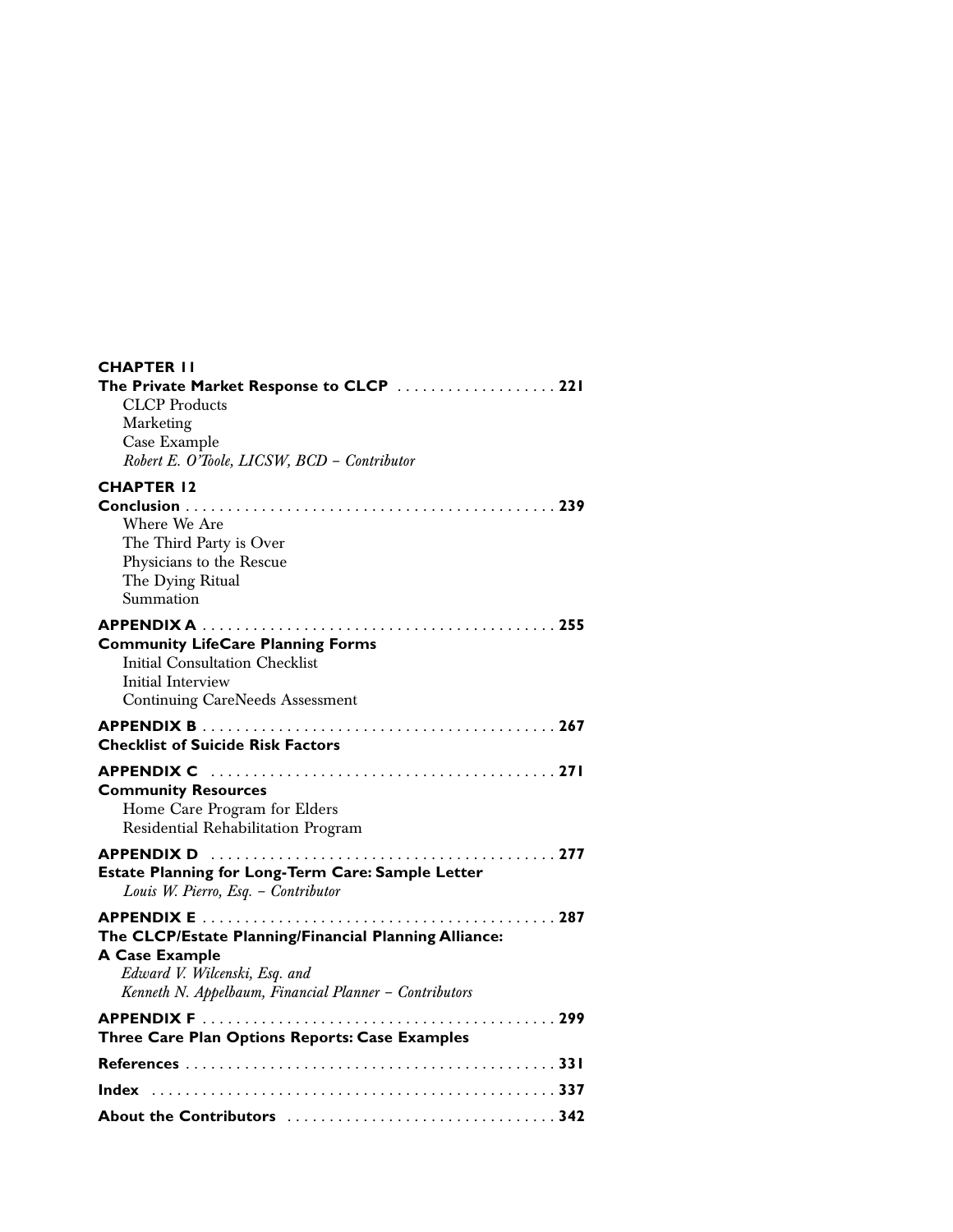## Introduction

Science has enabled all of us to live longer, healthier lives. By any measure, its success has been dramatic. Death by infectious disease is slowly disappearing from the medical landscape. In our trauma centers we are resurrected from injuries, illnesses and conditions that once would have been fatal. Average life expectancy is one and a half times longer today than it was just a century ago. We have all become marvels of modern science.

But our success has its price. As more of us live longer, we are more likely to develop chronic health problems. People with chronic illnesses and accompanying physical impairments, most of whom are over age 65, consume more health care. In the United States in 1999, the measurable cost of direct medical treatment—70 percent of which is given to chronically ill or disabled people—was nearly \$1.2 trillion. This equaled approximately 13.5 percent of the U.S. Gross Domestic Product, nearly triple its percentage forty years ago.

It is clear that we can no longer afford the amount and kind of medical treatment on which we have grown so dependent. Our current health care approach is too expensive. And it does not meet the needs of the bulk of health care consumers. Ours is an acute-care system. It was not designed to treat illnesses that do not go away. Yet most consumers of health care services have chronic conditions. Today, we bend the needs of the chronically ill to meet the needs of the system, not the reverse.

Chronic illness requires chronic care. For several reasons, chronic care is not a health care system priority. It is neither high-tech nor highprofit. It isn't emphasized in medical schools, and it doesn't draw a lot of venture capital. But chronic care is the most important and the most overlooked issue in health care today. Unless we figure out how to provide adequate amounts of it, the health care and long-term care systems we have built over the last forty years will fail, because the less chronic care we provide, the more high-tech, high-cost, acute care we are going to need. And the more high-tech care we provide, the less we can afford. A health care system focused solely on acute care is on a **xvii**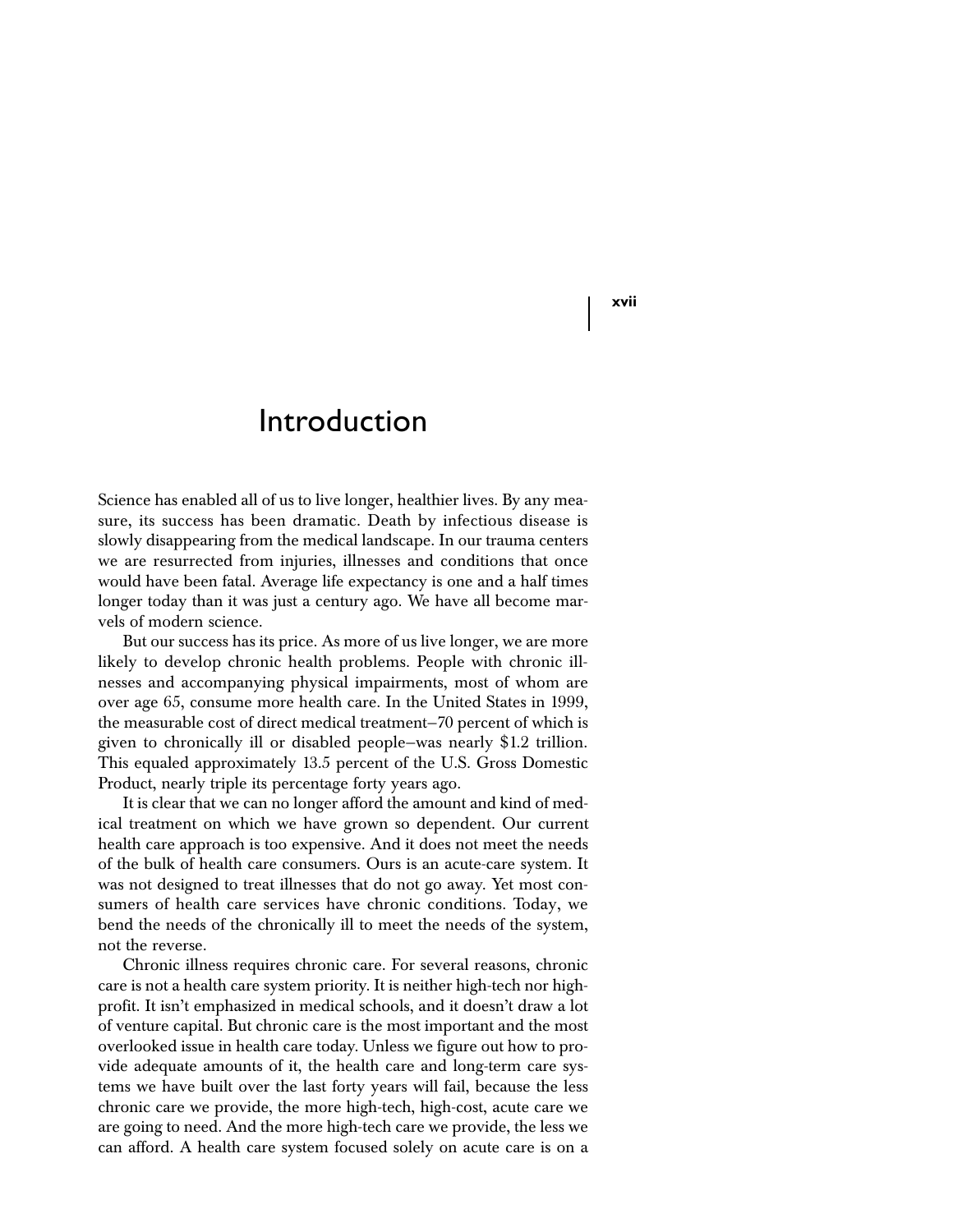one-way, dead end street. If ever a paradigm needed shifting, this is it.

The challenge we face in caring for our frail-elderly, chronically-ill, and disabled citizens will soon become the central political, economic, and ethical dilemma of our time. Many professional caregivers know the crisis is already upon us. It is less a crisis in health care itself than it is a crisis in consciousness. Outdated definitions of both health care and the health care professional's role are greatly to blame for our predicament. The problems can be solved, but first we need to change how we think about health care, prevention, and health care responsibility.

So where do we begin? How do we meet the growing needs of the most vulnerable among us and at the same time pay for the other infrastructures we need to thrive as a society? How do we resolve the conflict that is building between our human-service imperatives and our other societal needs?

As George Orwell wrote in his landmark novel 1984, "If there's hope, it lies in the proles." Our modified health care motto might become, "If there's hope, it lies in the patients." For years we have taught patients and their families a lot about compliance and precious little about self-reliance. Their dependency, the life-blood of our acute-care system, is untenable. It must now be transformed from dependency to interdependency. Patients now need to help their caregivers care for them, not just the reverse.

This book is not about changing our health care system. It is about changing our basic health care approach. It offers a model that empowers caregivers and patients to manage chronic illness and disability and to prevent illness exacerbation and injury outside the boundaries of system-based health care. Unlike system-fix approaches, this book argues for people-based health care that emphasizes the patient-caregiver partnership. It argues, too, that a people-based, preventive mode of care will never develop inside the current system of government programs and private, managed-care arrangements. The system is intractably fixed in a medical treatment paradigm that requires third-party reimbursement. And it appears to be incapable of change.

Chronically-ill and disabled individuals and their caregivers will need guidance if they are to move from system supports (third-party insurance, government subsidies, and so on) to self-supports. This book trains the professionals who will offer this guidance. It advances the premise that through education, counseling, and planning, chronic-care patients and their families can effectively manage most chronic condi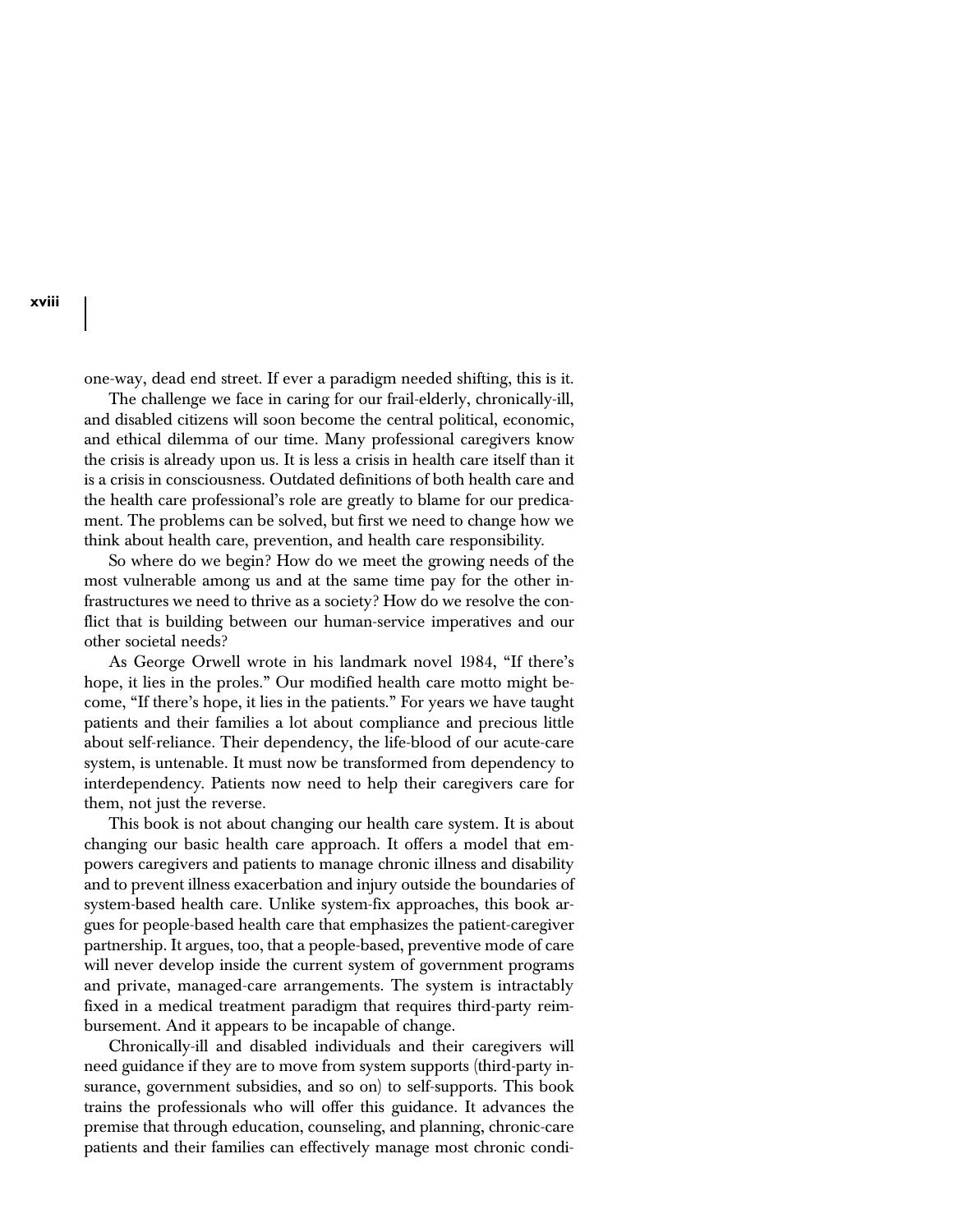tions in community rather than medical settings. Better self-care management, coupled with supportive care planning, can prevent the worsening of illness or injury and the costly institutionalization that results. It can lower health care costs for our society, foster continued independence for the chronically ill, and reduce stress and inconvenience for caregivers.

This book is about two distinctly different tasks, care planning and care management. Care planning is to care management what architecture is to construction. They are interdependent and complementary enterprises; most health care and mental health professionals who do both rarely differentiate between the two.

Today, most care planners and care managers provide these services after completing specialized training in one or more health care subspecialties. But while a single, core discipline gives them a good foundation, it only provides the foundation. To become effective, most nurses, social workers, physical therapists, and others will need advanced training in the other lifecare disciplines including estate planning, financial management, insurance, and so on. At the present time, most do not pursue such training; such training hardly exists because few recognize its potential value. This lack of awareness stems primarily from today's restrictive and simplistic definition of health care as medical treatment only.

The knowledge base for long-term care planning comes in relatively equal parts from medical treatment, social work, legal services, financial planning, insurance, and the counseling professions. It also requires knowledge of housing alternatives, architectural modification, and the fast-moving field of supportive technology. The knowledge base for ongoing care management is more heavily weighted toward the clinical skills of medicine, counseling, and medical social work. Indeed, care management is often virtually synonymous with home health care.

In this writing, our aim is to dispel confusion, not to contribute to it. We have chosen to do this by using two terms throughout the book that we believe make sense. C ommunity LifeCare Planning refers to the knowledge and skills that care planners and care managers must master if they are to help their chronically ill, impaired, or disabled clients achieve their most often-stated goals. Invariably these goals are to preserve independence (translated as the prevention of hospitalization and nursing-home placements), to preserve assets, and to maintain as com-

#### **xix**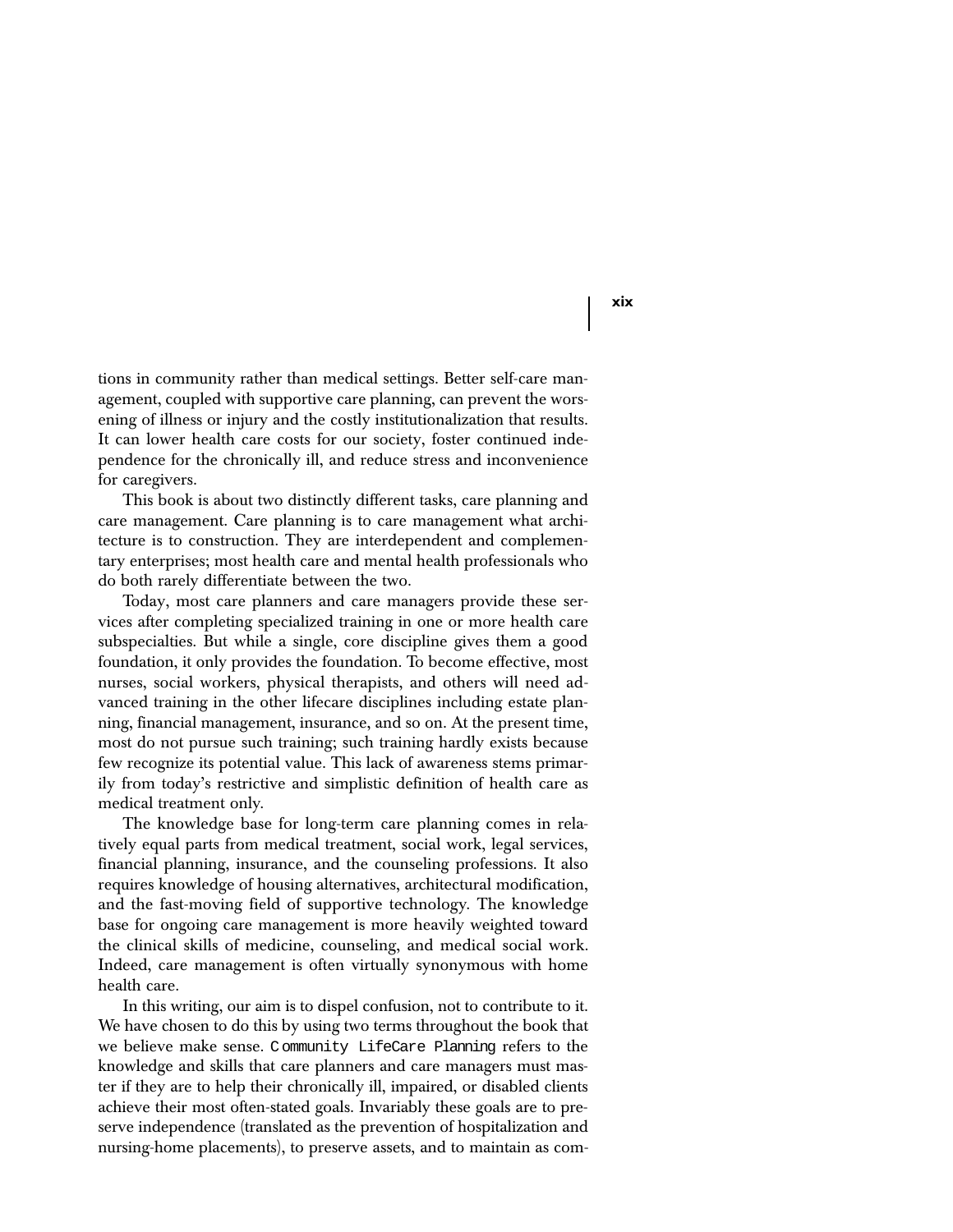fortable a lifestyle as possible. We use the term care manager to refer to the practitioners of Community LifeCare Planning. While we differentiate between care-planning and care-management tasks, it is simply too cumbersome to consistently hyphenate these two references throughout the book.

In choosing the term care manager, we achieve three things. First, throughout the text we are able to distinguish practitioners of CLCP from the lawyers, physicians, accountants, financial planners, longterm care and health care practitioners with whom they collaborate. Second, we avoid the titling game all together and, we hope, offend fewer people in the process. Third, by following the K.I.S.S. rule (Keep It Simple, Stupid), the book is made shorter and easier to read.

Thus, we distinguish the practitioners from the knowledge and skills they need to practice. In so doing, we hope to create legitimacy and an identity for the care-management profession itself. Other theories and approaches will doubtless emerge over the coming years, just as different schools of psychotherapy have. We should welcome this evolution, this development of better ways of achieving good care plans and good care-management outcomes. But while many different types of professionals practice psychotherapy, they often share a core expertise and methodology, regardless of their credentials. Their orientation serves as a base for individual expression. We seek to create a similar foundation for a similarly adaptable profession.

As mentioned above, many professionals practice some variation of Community LifeCare Planning. They include social workers, nurses and physical therapists, as well as non-medical professionals such as paralegals and insurance advocates. When any of these professionals decide to become care managers, they face challenges similar to those faced by the one-event athlete who has decided to become a decathlete. They encounter a new scoring system and a new set of rules. To "win" as care managers, they must develop additional skills and broader capabilities. Community LifeCare Planning is their new field of training.

Community LifeCare Planning (CLCP) is the effort to help frail elders, the chronically ill, and the physically disabled to live in the least restrictive community setting of their choice through the strategic use of personal, family, and community resources. CLCP is always best provided through teamwork, usually by clusters of lifecare professionals. Practicing CLCP involves communication, advocacy, clinical ser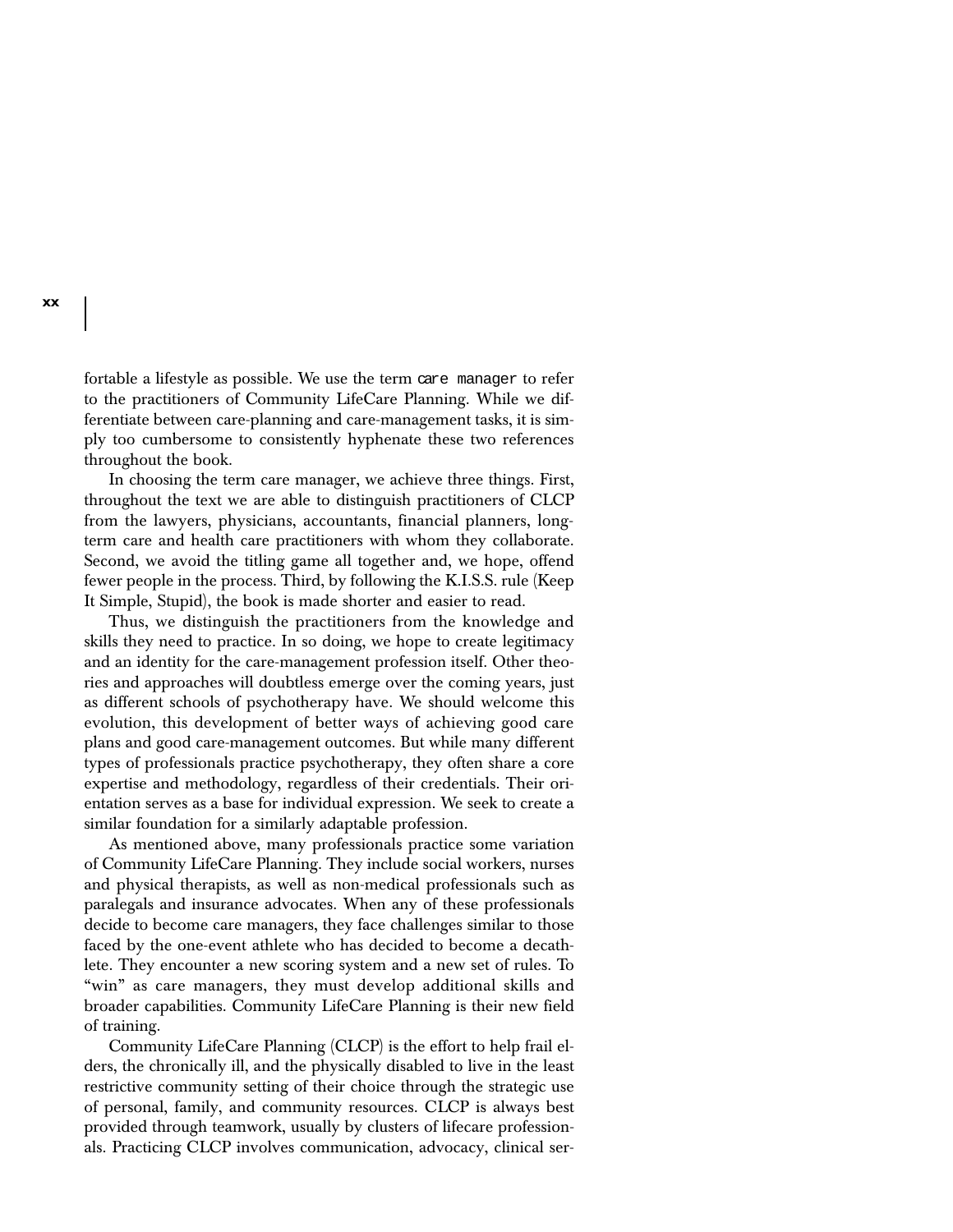vices, education, planning, and advice. The care manager's greatest skill may not be in providing the services themselves, but in connecting clients with the specialists who are best able to help. Community LifeCare Planning is an all-encompassing term. "Community" connotes the broadest venue of practice as well as a sense of social connection and social responsibility. It also implies an all-inclusive approach that combines the ethics and purpose of each profession contributing to it rather than being driven exclusively by medical, psychosocial, legal, insurance, or financial considerations. And combining "community" with the terms "life" and "care" engenders a deeper sense of mission. Most people want to live and be cared for in their communities; today, CLCP is essential to achieving this desire.

This book serves many purposes. It is a training manual for care managers, a primer for a new profession. It fills a training void for those who wish to serve the Community LifeCare Planning effort. But by describing the strategies and skills of CLCP in depth, it also familiarizes the other members of the care planning team—health care, legal, and financial planning professionals—with the team care planning approach. A care manager's goal is most often to help the specialists—the physicians, the lawyers, the financial managers—achieve their goals of maintaining their patient/client's health and independence, while preserving assets and preserving choice. In our view, it is as important for care managers to learn CLCP as it is for all lifecare professionals to understand how they can work together more effectively. And last, but certainly not least, lay caregivers will also benefit greatly from reading this book, as gaining care-management information will help them to help their loved ones.

In preparing this comprehensive guide to CLCP, we have sought contributions from several professionals. Each of these players was set the task of formulating what he or she thinks a good care manager should know about his or her profession. As such, this book is a collaborative effort, just like CLCP itself. It grew out of the cumulative experience of its contributors, leaders in their respective fields who recognize the value of Community LifeCare Planning, and are eager to move the care-management profession from infancy to maturity as quickly as possible.

CLCP clears the way for health care change by challenging notions underlying current care models. It challenges the myth that patients and caregivers are impotent in the face of debilitating illness and a

### **xxi**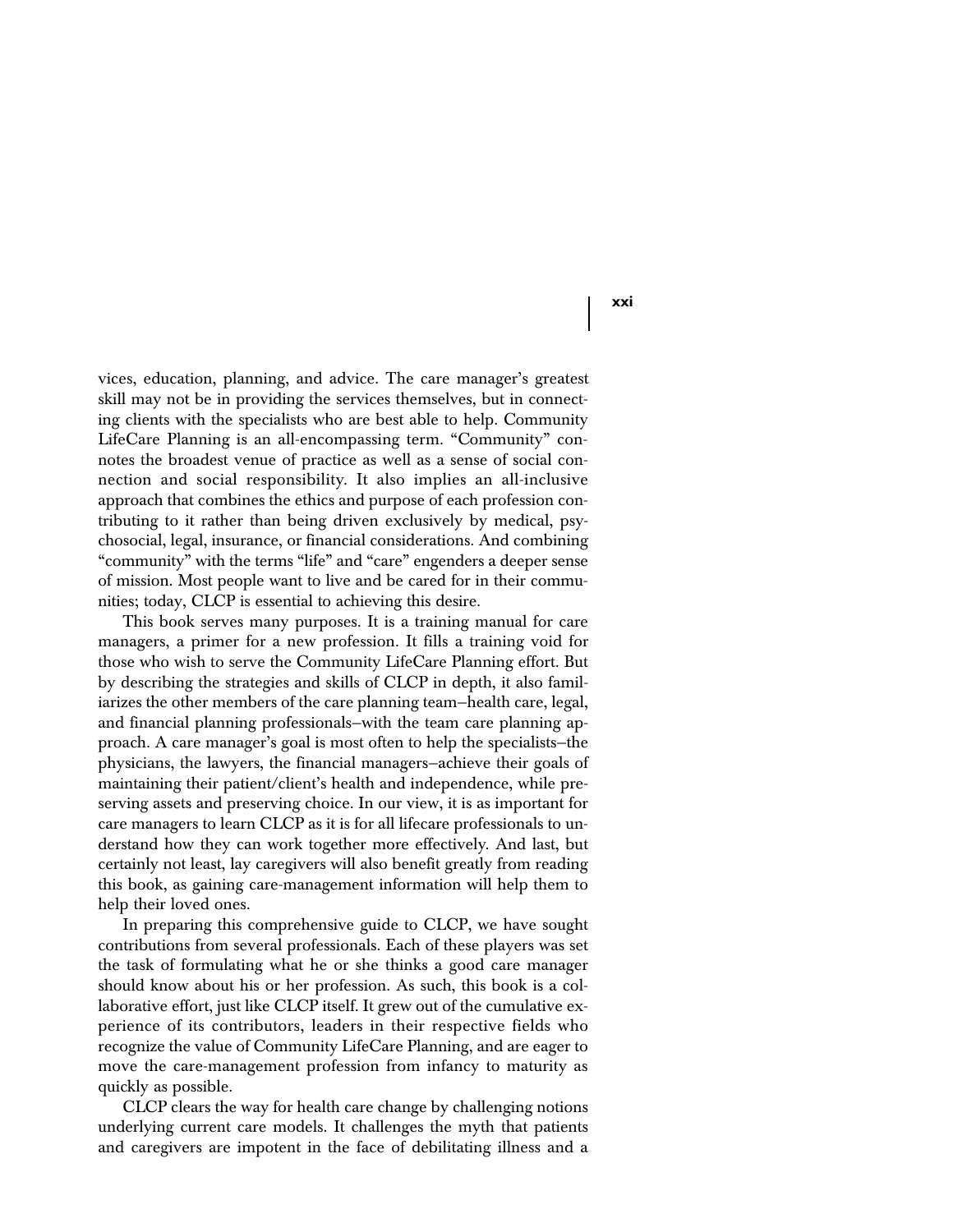**xxii**

health care system teetering on the brink of collapse. It rethinks the standards of need for institutional care. It puts health care back into the hands of caregivers, patients, and families. And it regards the patient as the true care manager, because people support what they help create.

Ultimately, any health care system is partly an arbitrary arrangement. Our current system is a work in progress; it did not exist a hundred years ago, nor will it exist in its present form a hundred years from now. But the essence of health care is now and will always remain the expression of compassion between one human being and another. Human compassion is at once the foundation of healing and the most common thread of our evolution. Its expression provides all the quality improvement we need. Without it, there is no health care "system;" there is no care.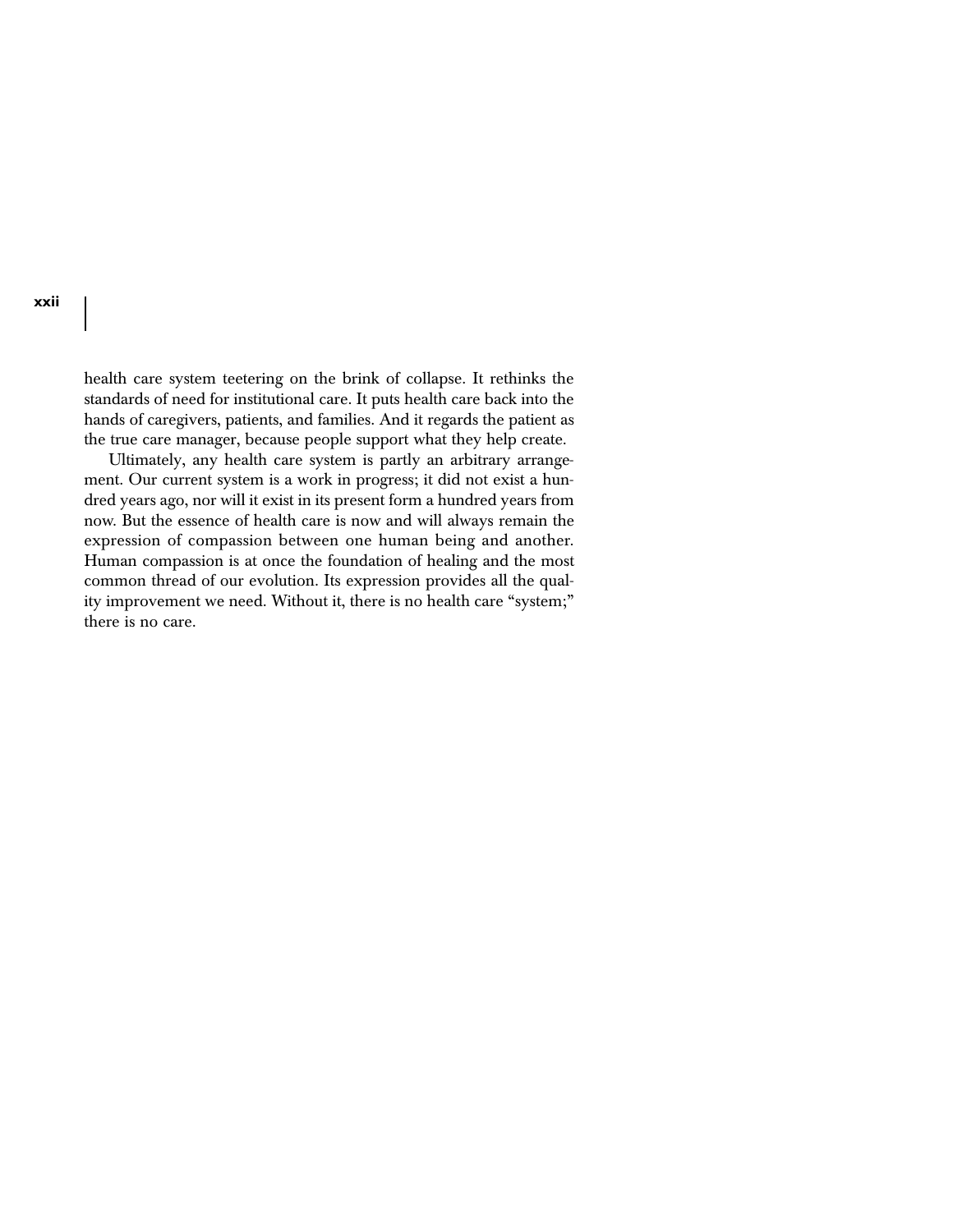## ABOUT THE CONTRIBUTORS

**Jackie Birmingham, RN, MS, CMAC** is the Director of Network Integration for Integrated Healthcare Networks, Inc. of Newton, MA. Nationally and internationally recognized as a leader in continuity of care reform, Jackie provides expertise in discharge planning and case management. Jackie was director of Discharge Planning at Hartford Hospital from 1983–1993, has worked in high-tech home care, and has provided services to both acute-care and provider-based case managers. She has authored several books and journal articles focusing on clinical issues related to continuity of care. In 2000, the Case Management Society of America honored Jackie as "Distinguished Case Manager of the Year."

**David N. Hornick, MD, MPH** is board certified in emergency medicine and board prepared in internal medicine, geriatrics and public health. Dr. Hornick's research interests center around developing optimized systems for the delivery of non-institutional, community-based, long-term care. He has directed demonstration projects in home telehealthcare and redesign of apartments for the elderly utilizing universal design technology. He is recent past president of the Capital Area Consortium on Aging and Disability in Albany, NY and former member of the board of directors of the American Academy of Home Care Physicians. He is currently developing a medical practice limited to home medical care in Schenectady, N.Y.

**Roberta Miller, MD** is board certified in Internal Medicine and certified in Hospice and Palliative Care. Dr. Miller is an Assistant Professor of Medicine at Albany Medical College and the Medical Director of the Home Based Primary Care Program at the Upstate Veterans Affairs Medical Center New York At Albany. She has received a grant for The Expansion of Home Care into Academic Medicine from the John A. Hartford Foundation and the Director of the Home Care Training Institute. Dr. Miller is an active member of the American Academy of Home Care Physicians and is currently involved in telemedicine applications in home health care.

**Louis W. Pierro, Esq.** is a practicing attorney who for the past 16 years has focused on representing individuals, families and small business owners in Estate and Long-Term Care Planning, Elder Law, Estate and Trust Administration, and Business Succession Planning. Mr. Pierro